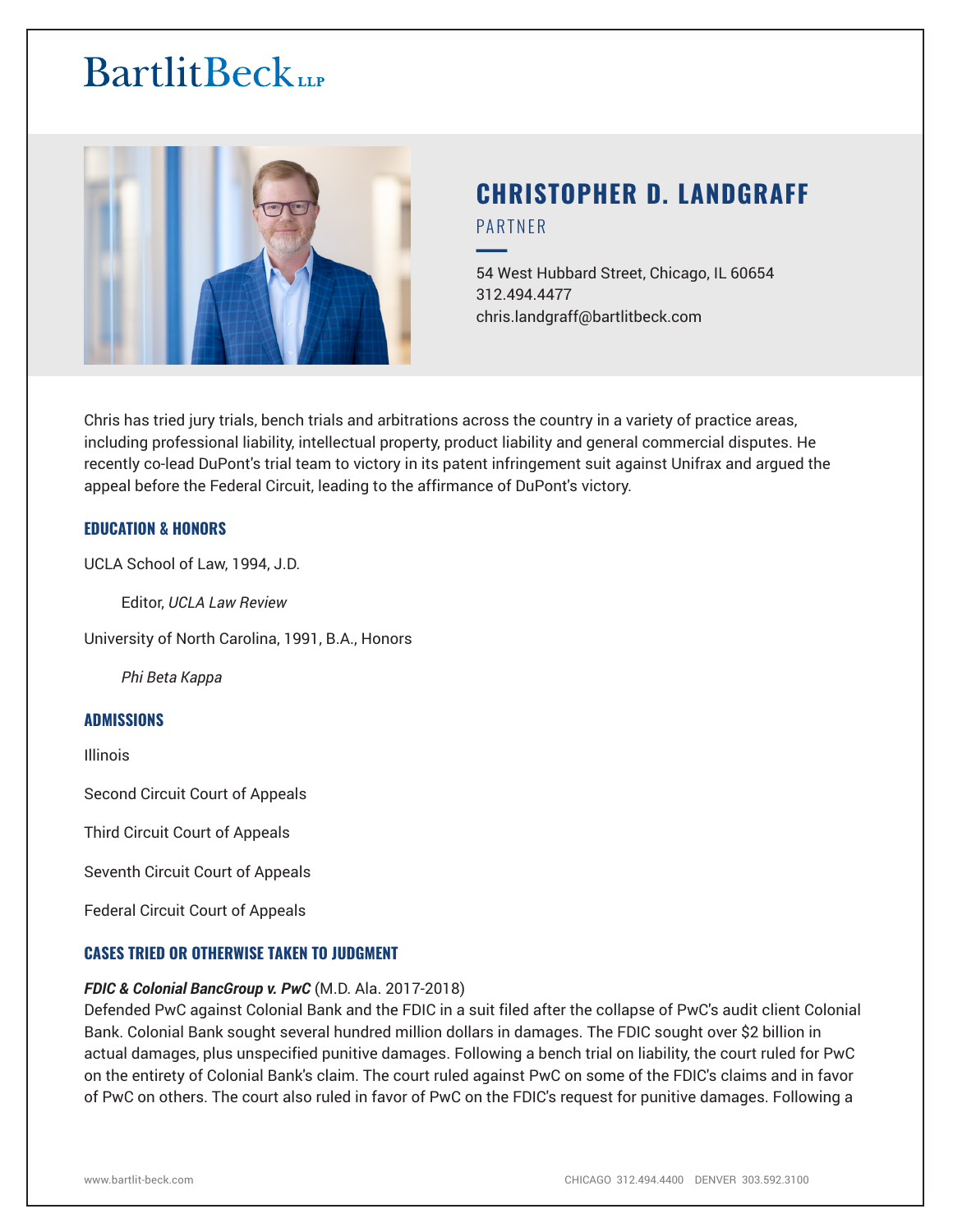#### CHRISTOPHER D. LANDGRAFF

bench trial on damages, the court awarded the FDIC \$625 million. Before judgment was entered, and while post-trial motions were pending, the parties settled the case for \$335 million. One member of the FDIC's board of directors publicly dissented from the settlement because it did not contain an acknowledgment of liability by PwC.

#### *DuPont v. Unifrax* (D. Del. 2017)

Lead trial counsel for DuPont in patent infringement jury trial against Unifrax in Delaware District Court. Jury verdict for DuPont. Briefed and argued appeal in the Federal Circuit. Federal Circuit affirmed the victory.

### *Drake v. Allergan* (D. Vt. 2014)

Trial counsel for Allergan in case involving claim that BOTOX® caused pediatric patient treated for muscle spasticity to experience seizures. Cross-examined treating physician and presented causation experts. Following a two-week trial, jury returned verdict for plaintiffs. Case settled during appeal.

### *ICU Medical Inc. v. RyMed Technologies Inc.* (D. Del. 2012)

Lead trial counsel for RyMed Technologies in patent litigation involving ICU Medical's claims that RyMed's IV connectors infringe ICU's '866 patent. Won jury verdict in District of Delaware of non-infringement in May 2012.

## *Convolve, et al. v. Compaq and Seagate* (S.D.N.Y.)

Lead counsel for Compaq (now Hewlett-Packard) in patent and trade secret dispute with Convolve relating to disk drive technology in which Convolve sought hundreds of millions of dollars in damages. Retained in October 2007 to handle expert discovery and trial after case had been pending for several years. Won summary judgment on all patent and trade secret claims. Briefed, argued, and won affirmance on all but one claim in the Federal Circuit. Briefed, argued, and won summary judgment in the district court on remand.

#### *WeightSmart® Litigation* (D. N.J.)

Co-lead counsel in consumer fraud class actions brought against Bayer relating to a vitamin in its OneADay® franchise. On July 21, 2011, the district court in New Jersey refused to apply the New Jersey Consumer Fraud Act to a proposed nationwide class of WeightSmart® consumers and denied plaintiff's motion to certify a nationwide class. The district court later certified a Florida-only class. The Third Circuit took the 23(f) appeal and reversed and remanded to the district court based on Bayer's argument that the class was not ascertainable.

## *Metropolitan Mortgage & Securities Litigation* (Seattle and Spokane, Washington 2006-2010)

Represented Ernst & Young in federal securities class action suit and related arbitrations surrounding the collapse and bankruptcy of Metropolitan Mortgage & Securities Co., a \$2 billion investment, real estate, and insurance conglomerate. Plaintiffs alleged accountants' negligence relating to audit work. Won back-to-back complete defense verdicts in separate trials involving claims for hundreds of millions of dollars in investment losses brought by Metropolitan's insurance subsidiary and the bankrupt estate. Class action case settled favorably shortly before trial.

## *Grand Eagle v. ABB, Inc., et al.* (Ohio State Court)

Represented ABB entities and individuals in breach of contract, trade secret theft, and fraud suit stemming from the sale of a business to Grand Eagle. Second-chaired five-day preliminary injunction hearing in which Judge denied Grand Eagle's motion for preliminary injunction and adopted ABB's findings of fact and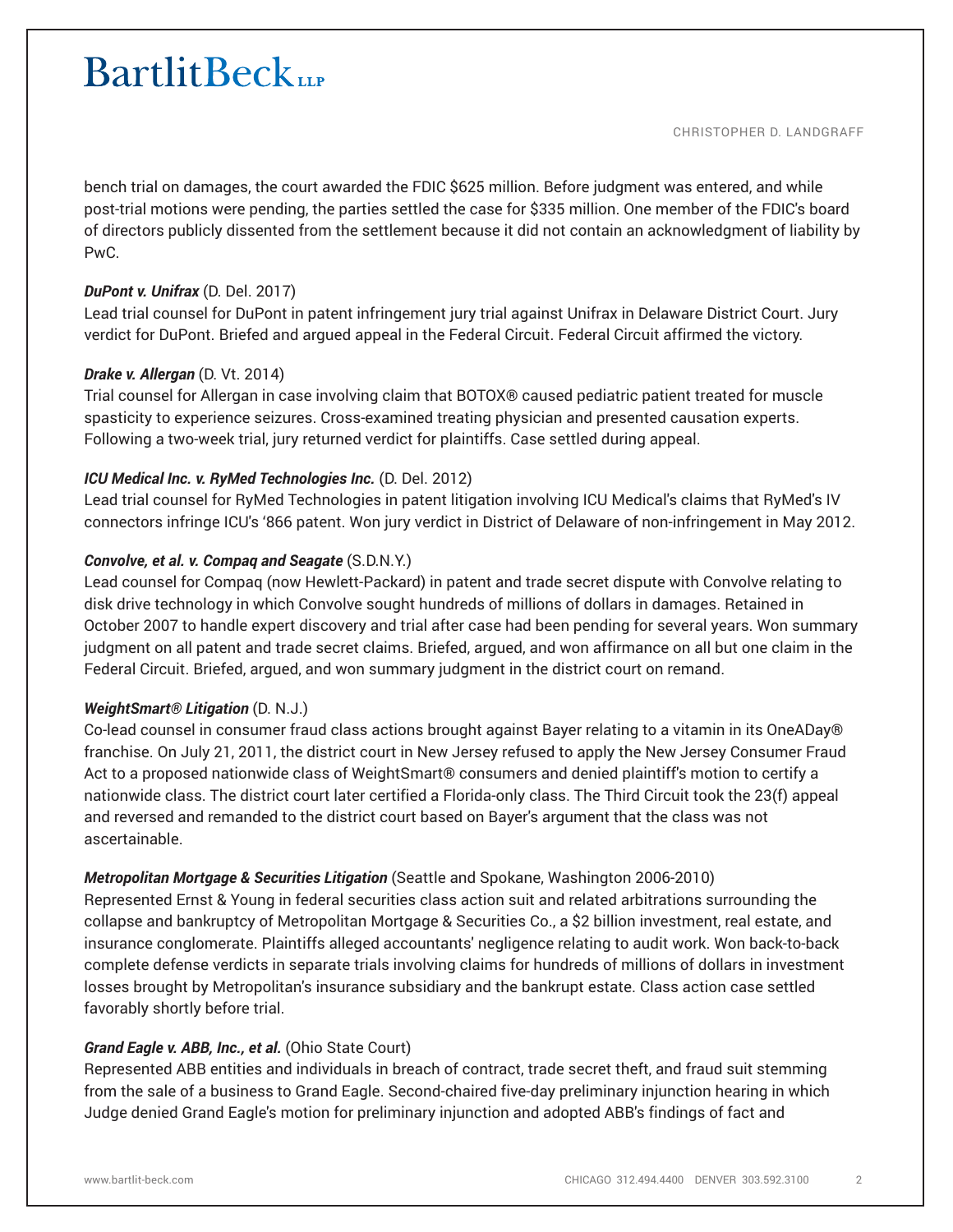conclusions of law.

### *Hewlett-Packard Company v. EMC Corporation and EMC v. StorageApps* (N.D. Cal. and D. Mass.)

Represented Hewlett-Packard in both offensive and defensive patent infringement litigation relating to networked storage systems, computer peripheral devices, printers, and other electronic data systems. Case involved assertion of numerous patent claims from thirteen different patents. Second-chaired a nine-day jury trial in the District Court of Massachusetts in suit brought by EMC against Hewlett-Packard. The jury returned a finding of infringement. Cases settled as part of a global settlement of multiple actions.

#### *Nicor Gas v. ComEd*

Lead counsel for Nicor Gas in arbitrations regarding cost allocation for remediation at over thirty manufactured plant sites in Illinois.

### *Carbajal v. Household International, et al.* (N.D. Ill., 7th Cir.)

Lead counsel for Morgan Stanley Dean Witter entity Greenwood Trust in class action litigation relating to refund anticipation loans. Successfully briefed and argued motion to dismiss the district court. The district court's dismissal was affirmed by the Seventh Circuit.

### **Winston Laboratories v. United States Adopted Names Council, et al. (Illinois)**

Lead counsel for USAN, the American Medical Association, the United States Pharmacopoeia, and others in litigation relating to drug naming. Briefed, argued, and won a motion to dismiss the case with prejudice.

#### *Vinson v. Casino Queen*

Represented Casino Queen in action arising out of alleged statutory violation for encouraging gambling by minors. Summary judgment in the district court affirmed by the Seventh Circuit Court of Appeals.

#### **OTHER REPRESENTATIVE CASES**

#### *Elliott Associates, L.P., et al. v. AbbVie Inc.* (Illinois)

Representing various investment funds in fraud actions arising from AbbVie's aborted \$50 billion acquisition of Shire in 2014.

### *Deutsche Bank AG v. Deloitte & Touche LLP; Neil F. Luria v. Deloitte & Touche LLP; Ocala Funding, LLC v. Deloitte & Touche LLP* (Circuit Court, Miami-Dade County, Florida)

National lead trial counsel representing Deloitte & Touche in a multi-billion dollar accounting malpractice case concerning the failure of Taylor Bean & Whitaker, formerly one of the largest mortgage origination companies in the nation.

#### *Turbon v. Hewlett-Packard Company* (S.D.N.Y.)

Lead counsel for Hewlett-Packard in lawsuit brought by Turbon against HP for trade secret misappropriation and false advertising. Won motion to dismiss on key counts. Case settled after motion to dismiss granted.

#### *Static Control Components, Inc. v. Intersolution Ventures, Ltd., et al.* (M.D.N.C.)

Lead counsel for Static Control in prosecuting claims for copyright infringement, Lanham Act violations, and various RICO violations related to software code on computer chips used in laser printer toner cartridges. Case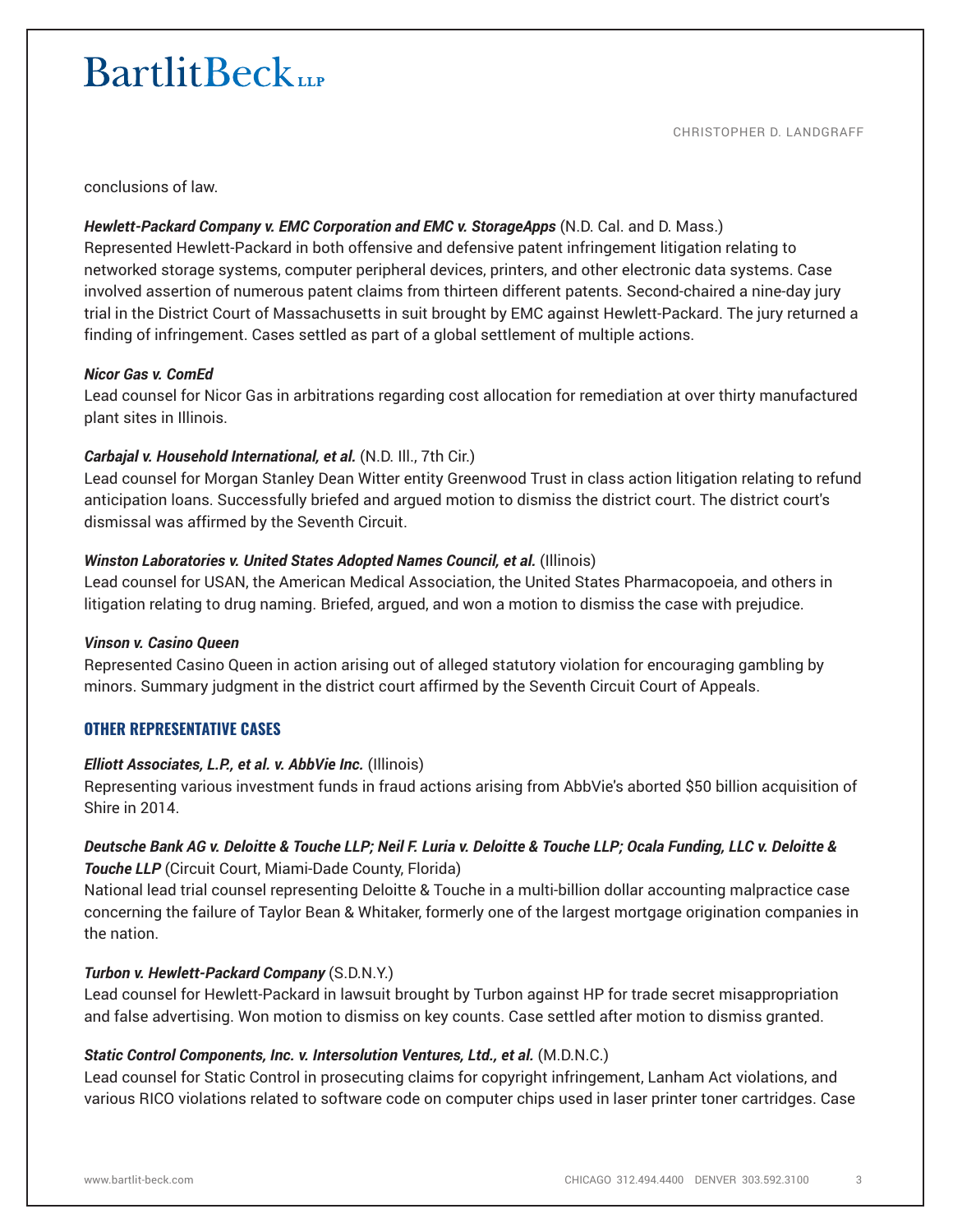settled favorably after discovery.

### *E.I. du Pont de Nemours and Co. v. Cardinal Health 200, Inc.* (M.D. Tenn.)

Represented DuPont in breach of contract case in Davidson County, Tennessee. Case involved the manufacture of fabric used to make surgical drapes and gowns. Case settled for over eight figures immediately before opening statements.

### *Confidential*

Lead counsel to Fortune 500 Company in dispute and eventual mediation arising out of the disputed sale price of two companies acquired by a large private equity fund for over \$700 million. Case settled at mediation.

#### *E.I. du Pont de Nemours & Co. v. Dyneon*

Represented DuPont in patent infringement suit relating to DuPont's polymer sold primarily for use in semiconductor manufacturing. Successful settlement reached after filing of claim construction briefs.

#### *Attorney General of Canada v. R.J. Reynolds Tobacco Holdings, Inc. et al.*

Represented Canadian government in prosecution of civil RICO claim against R.J. Reynolds seeking more than \$1 billion in damages caused by tobacco companies' scheme to smuggle tobacco into Canada and avoid Canadian taxes. Investigated claims, interviewed witnesses, and drafted briefs in the District Court and Second Circuit Court of Appeals.

#### *Terra International v. Commonwealth Insurance, et al.*

Represented major agribusiness in insurance coverage litigation resulting from explosion at fertilizer plant. Client recovered over \$300 million in insurance proceeds. Coordinated damages case in related proceedings.

#### *Ferguson Brothers, et al. v. CRL Industries, Inc.*

Represented CRL in lawsuit involving the sale of family business to client. Case settled favorably after depositions of plaintiffs.

#### *Gateway v. Ernst & Young*

Represented Ernst & Young in suit against E&Y stemming from E&Y's software installation at Gateway. Case settled favorably after mediation.

#### *Sears, Roebuck & Co.*

Acted as in-house counsel for Sears for three months while at Mayer, Brown & Platt. Oversaw over twenty-five litigation matters, including Seventh Circuit Appeal, class action settlements, contract cases, real estate disputes, and fraud claims.

#### **PROFESSIONAL ACTIVITIES AND COMMUNITY SERVICE**

Pro Bono work includes successful representation of applicants' Social Security Administration benefits hearings, successful representation of clients referred by the Northwestern University School of Law Children and Family Justice Center, and representation of asylum applicants.